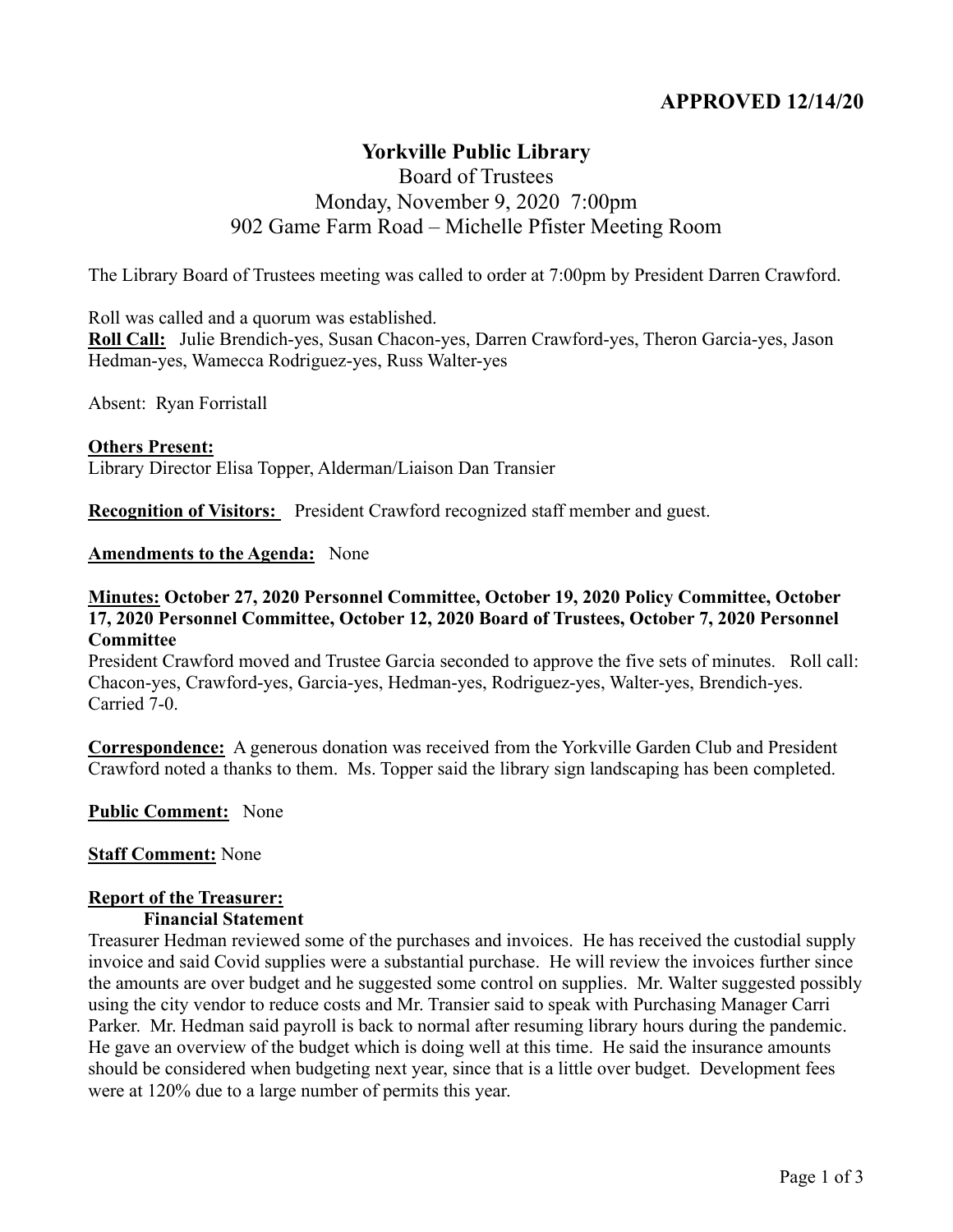# **Payment of Bills**

A motion was made by President Crawford and seconded by Trustee Walter to pay the bills as follows:

\$17,230.20 Accounts Payable

- \$59,764.81 Payroll (3)
- \$76,995.01 TOTAL

Roll call: Crawford-yes, Garcia-yes, Hedman-yes, Rodriguez-yes, Walter-yes, Brendich-yes, Chaconyes. Carried 7-0.

# **Report of the Library Director:**

Director Topper reported the following highlights:

- <sup>1.</sup> Thanked Mr. Hedman for fixing the Wi-Fi, also discovered one camera not working and Sound Inc. hooked up to proper device with cost being covered under maintenance.
- <sup>2.</sup> RAILS changed to 3-day book quarantine, rather than 7 days. Staff exercising caution since 2 other libraries have closed for 2 weeks due to Covid. Current staff member is quarantining due to exposure.
- <sup>3.</sup> RJ O'Neil contacted a control company to help troubleshoot chiller issues, work scheduled for week of November 20<sup>th</sup>. Will turn chiller off end of month.
- 4. Regarding community engagement, made contact with Cedarhurst, will set up other meetings.
- <sup>5.</sup> Participated in Chamber of Commerce Biz Boo at Halloween.
- <sup>6.</sup> Library teens partnered with Yorkville American Auxiliary to make cards for Veteran's Day.
- <sup>7.</sup> No response for requests for feedback on website re-design.
- 8. Future programs being scheduled, program flier compiled.
- <sup>9.</sup> Will hold a drive-through Polar Express and hand out donated cookies.
- <sup>10.</sup> Held employee Halloween contest and will have employee ugly sweater contest in December.
- <sup>11.</sup> Paperwork completed for Today's Business Solutions/new equipment and for website.

# **City Council Liaison:** No report

#### **Standing Committees:**

#### **Policy Committee**

Ms. Brendich reported the Policy Committee met to review the meeting room policy and application, to allow the Director more flexibility. She summarized the proposed revisions and there was discussion of waiving fees for non-profit groups. Ms. Brendich made a motion to adopt the changes and also add a phrase on the application and form M-2 asking if the organization is non-profit or for-profit and that base rates are waived for non-profit groups with an attending Yorkville card-holder. Motion seconded by Ms. Garcia. Roll call: Garcia-yes, Hedman-yes, Rodriguez-yes, Walter-yes, Brendich-yes, Chaconyes, Crawford-yes. Carried 7-0.

## **Personnel Committee**

Ms. Garcia reported the Personnel Committee met to complete the Director evaluation.

#### **Unfinished Business:**

# **Update on HVAC System & Water Heater Replacement Proposal**

RJ O'Neil will partner with another company to hook the chiller to the computer system. The other company will charge \$250 per hour with a 4-hour minimum, in addition to RJ O'Neil fees. The chiller will not be turned off until the end of the month. Ms. Topper also received a proposal for a replacement water heater which is 13 years old. A new water heater will not change the odor or color of the water.